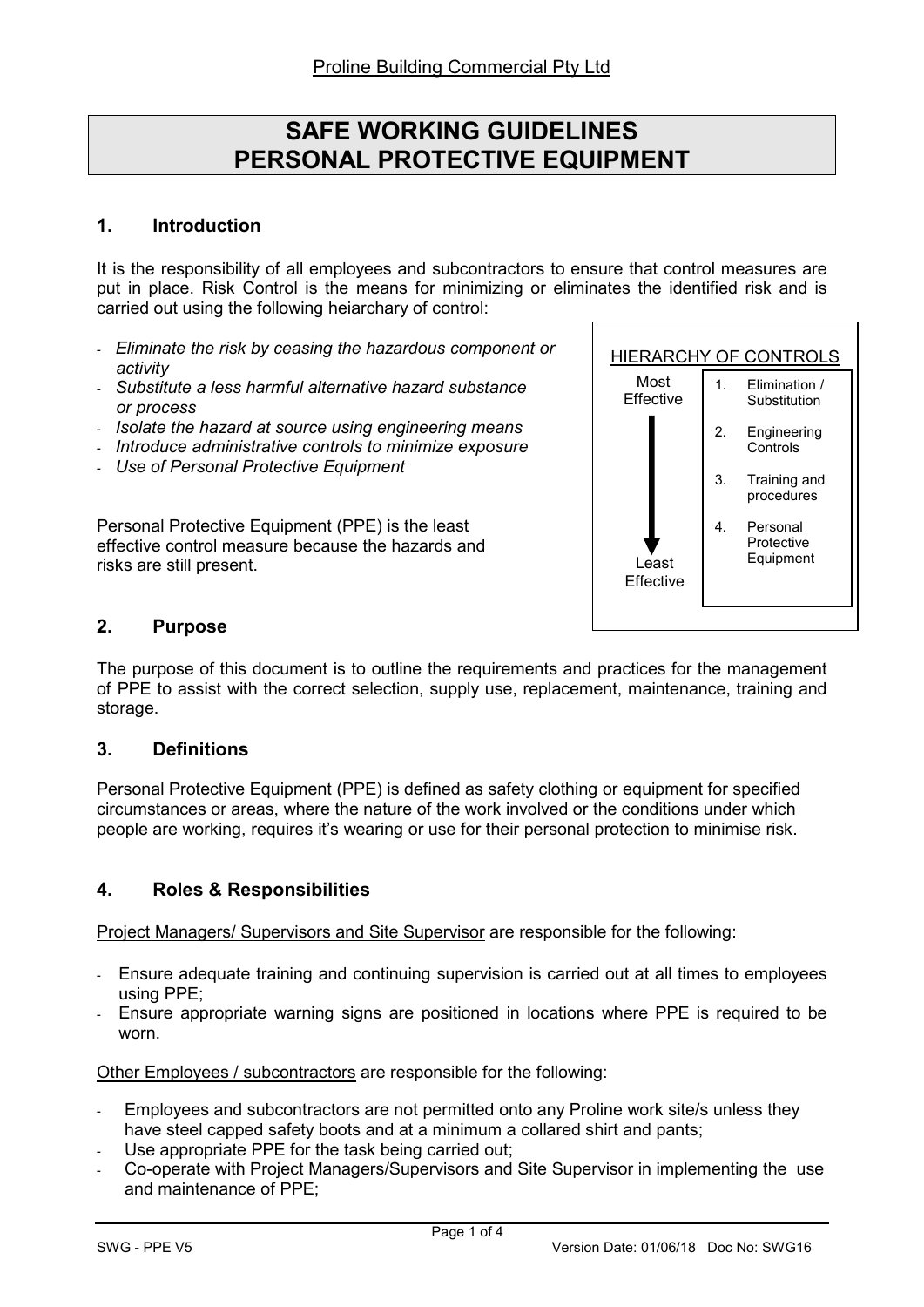# 5. Selection of PPE

Selecting the most appropriate PPE for the task is the first step to ensuring the user is protected against the hazard. The decision making process for selecting PPE can be supported by sources of information including:

- Designers, manufacturers or suppliers of PPE can give advice on the specifications and appropriate use of their products;
- Australian Standards:
- Material Safety Data Sheets;
- Risk Assessments:
- Safe Work Method Statements

It is important to ensure the correct selection of PPE, as not all PPE will meet the same performance requirements and provide the same protection. Eg No one type of glove will provide the same protection against hazardous substances and a respirator does not provide the same level of cover as a dust mask.

When selecting PPE consideration should be given to the following:

- **Durability**
- **Permeability**
- Abrasion resistance
- Burn resistance
- **Insulation**
- Cut resistance
- Ability to clean
- Size
- Comfort

## 5.2 Types of PPE

- a) Head Protection Hard Hats shall be worn on all Proline worksite/s at all times to negate a person being struck in the head by a falling objects or where a person may strike his/her head against a fixed objects.
- b) Eye Protection Safety Glasses / Goggles shall be worn where a risk of eye injury exists. Typical hazards might include flying particles, dust, splashing substances, harmful gases, vapors, aerosols and high intensity radiation from welding operations.
- c) Hearing Protection Eye plugs / Eye muffs shall be worn where a risk of noise induced hearing loss exists.
- d) Respiratory Protection Respirators / Dust Masks / Face Masks shall be worn where there is an inhalation risk of substances.
- e) Footwear Steel Capped Safety Boots shall be worn on Proline worksite/s at all times.
- f) Hand Protection Gloves shall be worn where an identified hazard exists where there is a potential for a hand injury, ie cuts, chemical burns etc
- g) Protective Clothing Collared Shirts shall be worn on Proline worksite/s at all times.
- h) High Visibility Safety Vests shall be worn on Proline worksite/s at all times.
- i) Body Protection Aprons / Safety Harnesses / Thermal Wear / Overalls
- j) Substances used to protect Suncream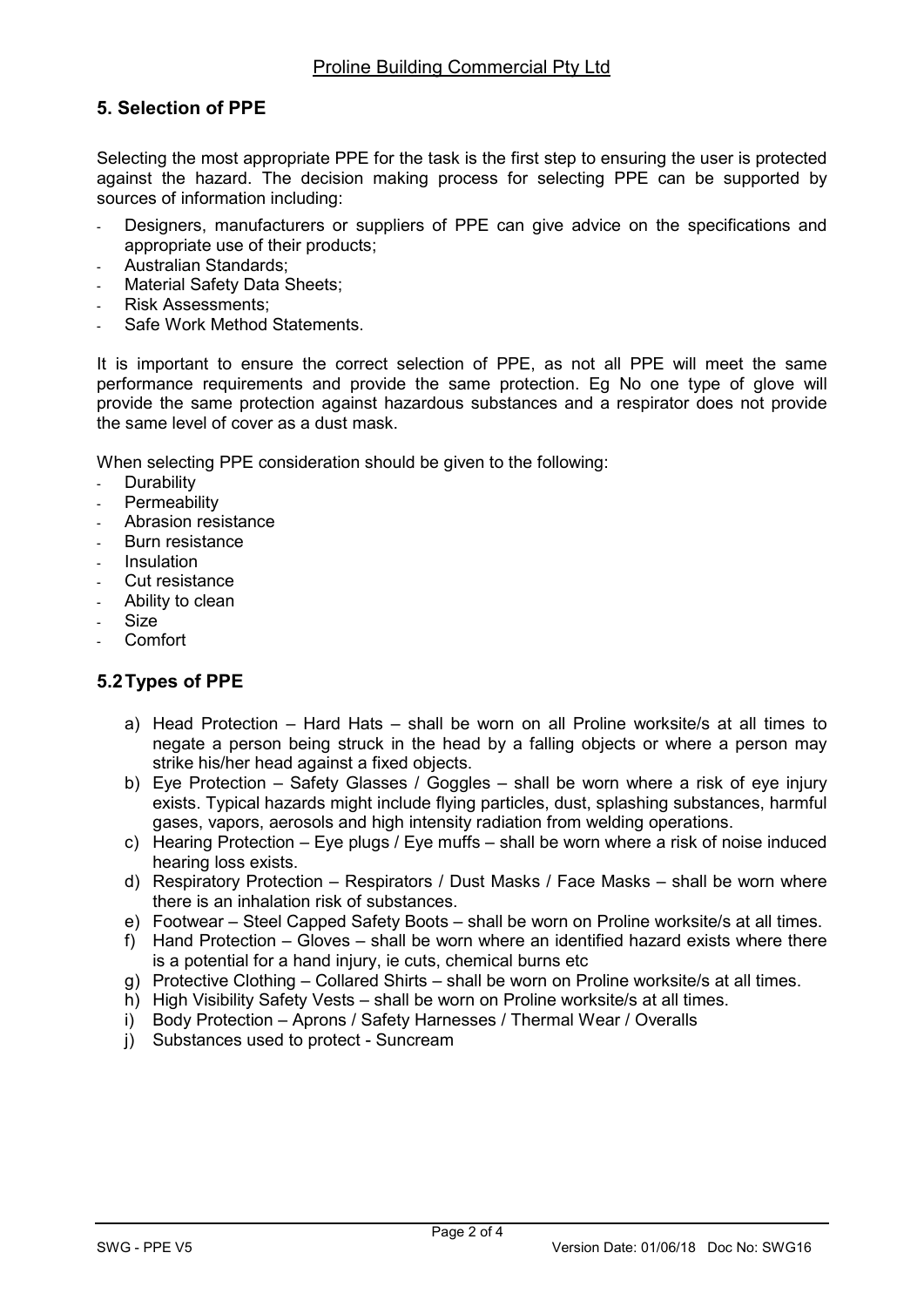## Proline Building Commercial Pty Ltd



# 5.3 Use

Any protective equipment provided for use should be appropriate for the wearer and that is controls the risk. Protective equipment should be in a clean and hygienic condition for the wearer. This equipment should not be shared between wearers unless the equipment is deemed to be clean. Any protective equipment should be stored and located in an appropriate place so that it remains clean and not exposed to the elements.

## 5.4 Maintenance

There should be adequate maintenance on PPE to ensure it controls the risk. Maintenance should include regular inspection before each use to determine if the equipment has sustained